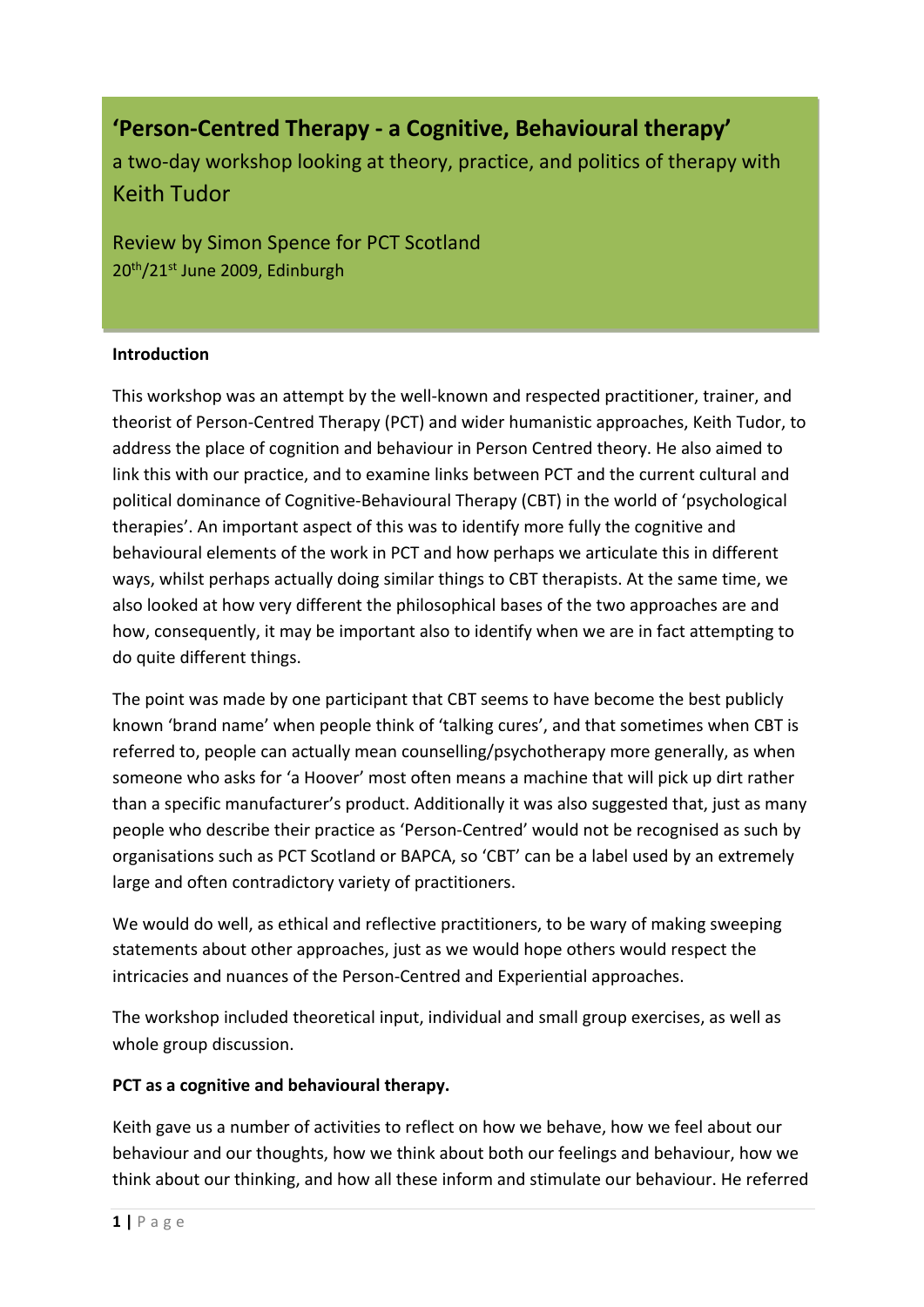to the holistic, organismic nature of the theory underlying the development of early PCT theory from the 1940s, referring particularly to Roger's writings in the 1950s and early 1960s during which cognition and behaviour were referred to as fundamental aspects of experience, alongside the affective. Keith drew attention to the oft forgotten emphasis Rogers placed on our *experience* and not, as some may still believe, only or primarily on our feelings.

We looked more at this holistic way of conceiving ourselves and others, and how easy it can be, given the limitations of language, to refer to 'parts' of ourselves in ways which can result in our losing sight of the complexity of the *whole* person, and forgetting that I am always an interaction between my thinking, my feeling, and my doing, even if I perhaps cannot focus on them all at the same time This also brought up the question of how we might also include spiritual aspects of experience, and whether these are subsumed under the other three.

Keith spoke of the riches to be found in Rogers' writing about behaviour and in particular drew attention to early formulations of his theory of personality and behaviour where his 'propositions' speaks of behaviour in terms of being the goal-oriented attempt of the organism to satisfy its needs as experienced, in the experiential field as it is perceived. He also spoke of Rogers' view of emotion as something that accompanies and, in general, facilitates such goal-oriented behaviour, and that the best vantage point for understanding these being of course the internal frame of reference of the individual in question.

Speaking of cognitive experiencing, Keith again looked at Rogers' earlier theoretical writing and to how at ease this appears to be with concepts of cognition, personal-constructs, selfconcepts, and intentionality. At the time of Rogers' well-known late 1950s 'Wisconsin Project', some of his colleagues and associates were (apparently comfortably) using terms such as *experiential reorganisation*, *cognitive*, or *cognitive-affective reprocessing*.

This kind of language now can seem quite alien and possibly unappealing to many practitioners working from Person-Centred or Experiential perspectives. Nonetheless, Keith made the point that Person Centred theory has, from its beginnings, had important and subsequently influential things to say explicitly about cognition and behaviour. We might be doing ourselves a favour if we start rediscovering them and speaking about them more often, more clearly, and without embarrassment as if to do so is somehow 'not Person-Centred'.

# **Some distinctive features of Person-Centred therapy**

Keith looked at the question of what it may be that makes PCT substantially different from CBT (and other therapies), as distinct to being simply a different language to describe essentially the same thing. He referred to the founding principles of the World Association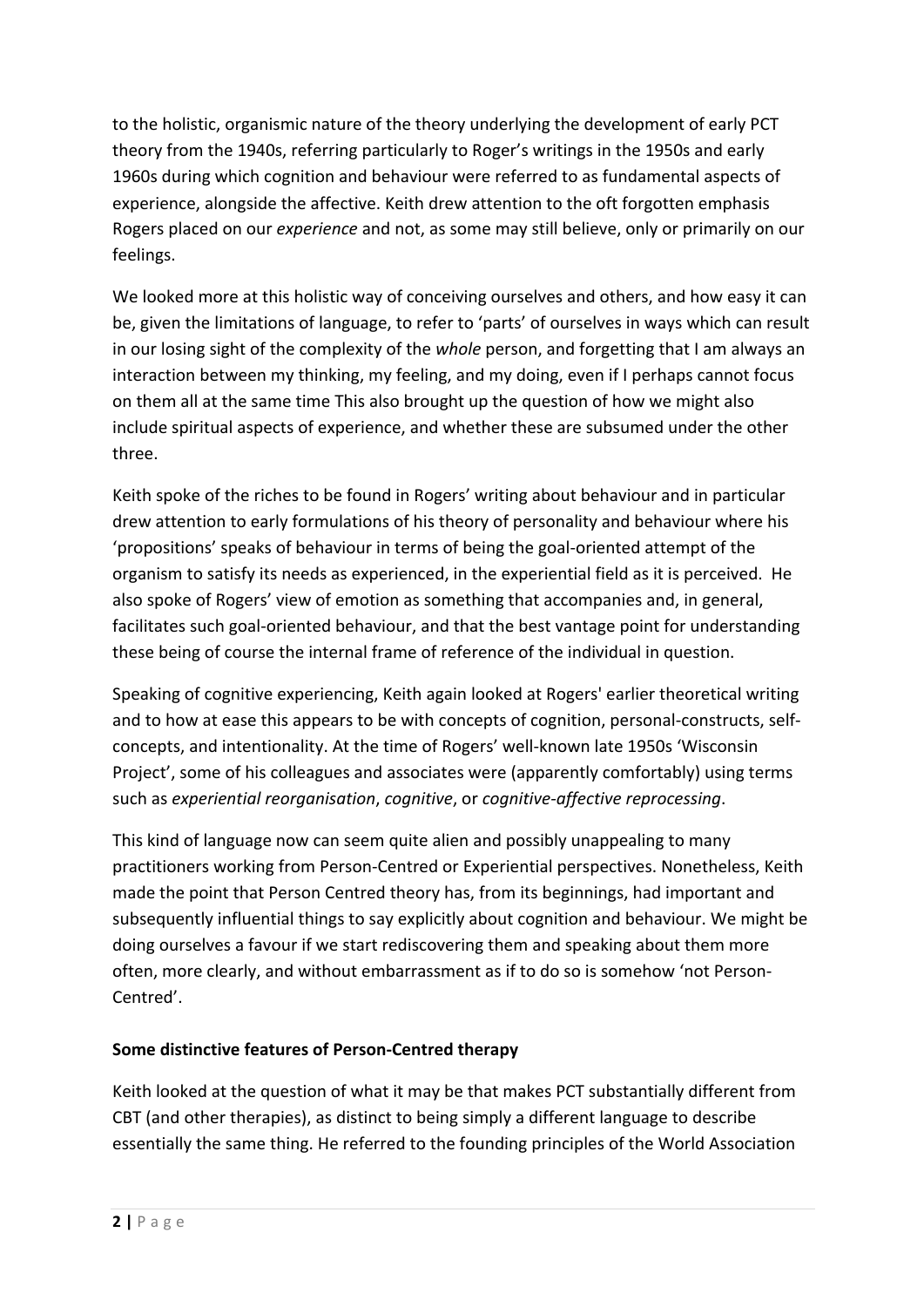for Person-Centered and Experiential Psychotherapy and Counselling (WAPCEPC) and talked of three central propositions of PCT:

- That the approach is based on the understanding that living organisms (including human beings) tend to maintain, enhance, and reproduce themselves; they tend towards their actualisation. The approach therefore simply does not fit a medical model of human experience but is necessarily a *growth* model.
- That in PCT the therapist's task is to support the clients' inherent directionality. (Note that this is not exactly the same as being non-directive, but is certainly supported by principled non-directivity.)
- That *together* the therapist and client *co-create* conditions that facilitate growth. PCT is a non-linear and relational therapy dependent on the facilitative environment offered and created.

These are some distinctive features of the approach which have profound bearing on how we practice, how we think about our practice, and how we can engage with other approaches.

# **Important current research issues**

Keith referred to a number of recent and established research findings about which he has written in his chapter in a recent book of 'constructive dialogue' with CBT (House and Loewenthal 2009). He referred to the ongoing issue in research of the 'disease and drug metaphor' and its appropriateness or otherwise in counselling and psychotherapy research (ie, the idea that our work can be reduced to specific 'interventions' tailored to specific 'conditions' which can be isolated and methodically studied in randomised controlled trials (RCTs) to discover a clear cause and effect of 'cure' and thereby discover the best 'treatment') This has clearly been and remains a helpful and ethically responsible approach in medical research but it is highly questionable to impose its relevance, let alone it's dominance, upon non-medical activities. NICE guidelines in England and Wales (and the early indications suggest some similarity in the development of SIGN in Scotland) appear to uncritically accept RCTs as the 'Gold Standard' of reliable research not only for drugs and medical interventions but for psychological services also.

Keith's response appeared to be realistic but resilient. This *is* the current political reality, but rather than become defensive and reactive, it may be more helpful (and less stressful!) to remain as clear headed as we can and stand our ground, confident that whilst the science does indeed support current developments it also strongly supports other ways of thinking and working. The simplifications and generalisations of NICE (and SIGN) guidelines are not, he suggests, wrong - merely of severely limited relevance (and therefore of equally limited help) to the reality of non-medical situations.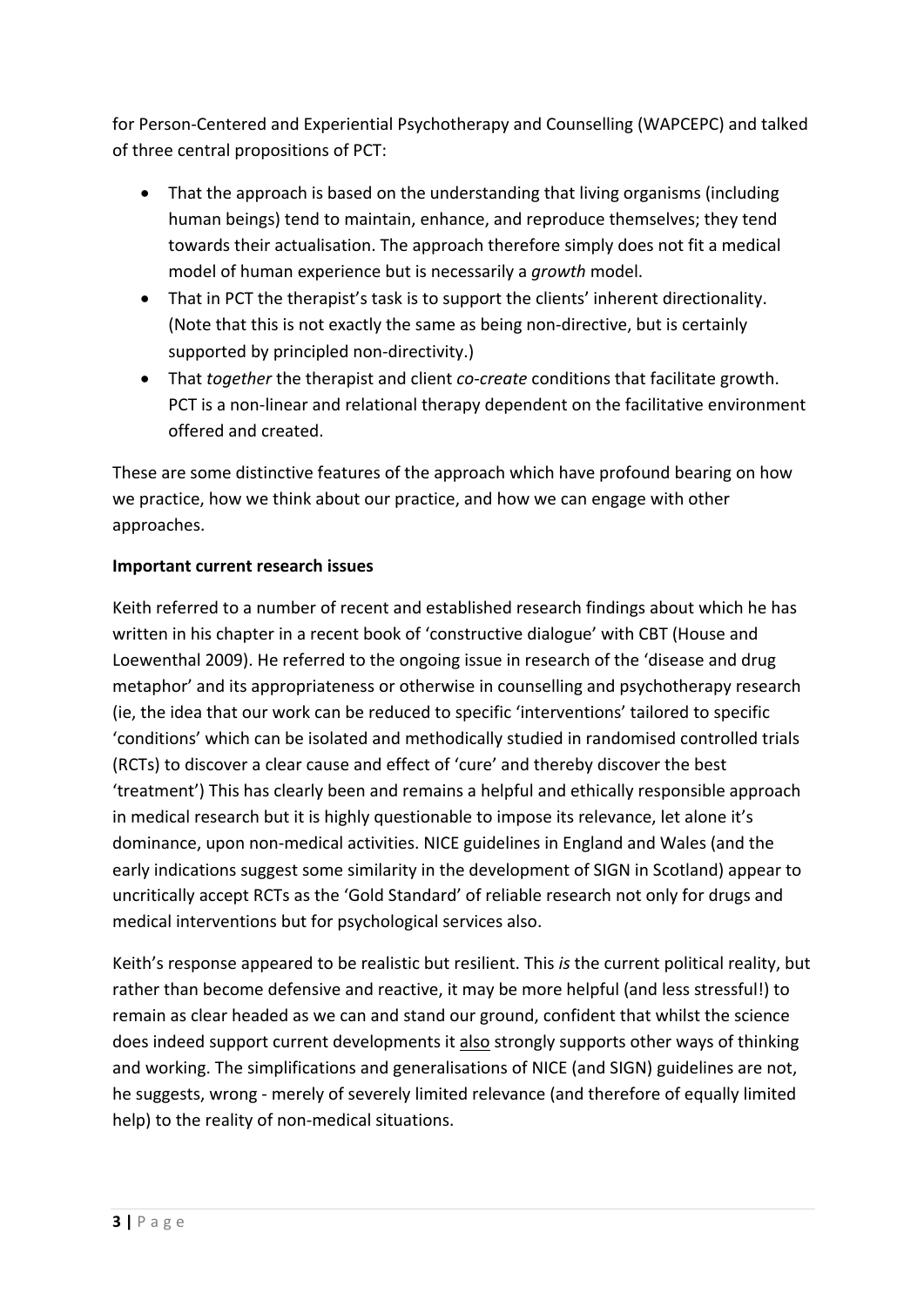## **How to confidently 'stand our ground'?**

Keith's encouragement seemed based on the message of the subtitle of Mick Cooper's (Cooper M. 1998) book on research findings – the facts *are* friendly. He outlined similar points to those made at the Norwich PCE2008 Conference of the WAPCECP; that the current trend in developing psychological services is based on a flawed reading of research findings, giving inappropriate weight to RCTs, and making the logical error of accepting that a greater quantity of CBT studies in some way proves its superiority. It may be useful to continue to argue this point which is essentially one of the philosophy and/or politics of science.

However, we should also perhaps remember two things. First, that even if we reluctantly accept the government's current thinking about hierarchies of research validity, PCT *still* comes out rather well. RCTs (the government's top-rated way of researching!) that have been carried out to look at PCT find that it is as effective as other therapy approaches, including CBT. If that is *still* not enough, the government's 'second choice' level of evidence, the 'meta-analysis' (the studies of –often RCT – studies), also compares PCT very favourably to other approaches. In addition to this, the government *does* accept the validity of other research methods (albeit with rather less enthusiasm) and these too give substantial evidence for the effectiveness of PCT.

Second, it is worth being constructively critical of what is being claimed (by policy makers and others – and here it may be of relevance that one of CBT's best known and most vocal advocates, Lord Layard, is not a therapist but an economist) that the research shows about CBT. Here, the same recent book (House and Loewenthal 2009) makes fascinating points, often put forward by CBT practitioners and theorists, suggesting that the current 'pro-CBT' climate is resulting in inaccurate reading of research and to an unfortunate exaggeration of the claims for CBT's effectiveness in a number of areas. I hope that we PCT practitioners and theorists would also experience some discomfort if the Government suddenly 'discovered' PCT and it became widely viewed as *the* best way to respond to human affliction to the exclusion of other approaches! I hope we would retain some humility about our very real limitations. This is not at all to question the value of CBT as such, but to assert that its value does not negate the value of other evidence-based approaches such as PCT.

*And do not be fooled; being left off a NICE or SIGN list of approval is not the same as not being evidence-based*. Next time someone tries to tell you that PCT is not an 'evidencebased' therapy, try asking them exactly what evidence they are taking into account (or not) to make their judgement! In this regard Dave Mearns' recent paper on the politics of science (Mearns 2009) makes some highly relevant points.

To put it briefly, Person-Centred and Experiential approaches do not fit into the currently favoured research methodology. They are based on a different understanding of the nature scientific knowledge (and incidentally one which may actually be more in tune with the developments of scientific thought of the past decades– see Gleick (1987) and Kriz (2005)).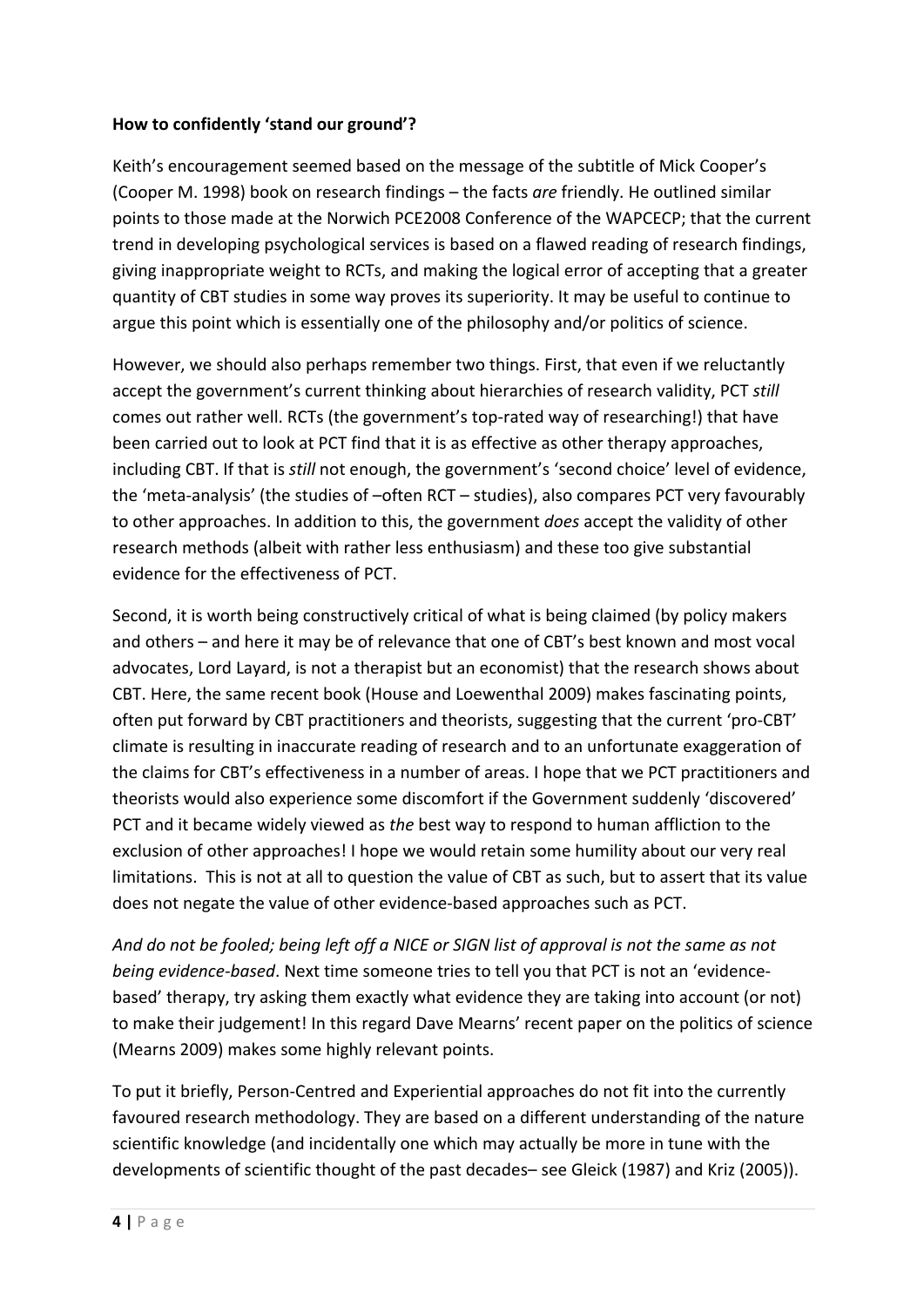However, even in the situation as it is and on the evidence as it is, we can be confident that the worth of PCT (and other non-CBT approaches) - though clear - is currently significantly understated, and the worth of CBT - also clear – appears to be somewhat overstated.

## **So what might we do?**

We clearly do not all need, or even want to formally become academics, but Keith's approach prompts me to ask why we should not all be 'practitioner-researchers' at least in the sense of ceaselessly asking questions about what we and others do, and reflecting critically on the answers that emerge. This can be rewarding *and* uncomfortable; challenging the claims of others but being sufficiently confident and open to respond to valid challenges to our own theory and practice.

Areas we may wish to think about might include:

- Becoming involved in gathering practice based evidence relevant and appropriate to our own work setting in order to advance the idea that theory must emerge from what works with real people in real practice; we too can lay claim to and advance this knowledge.
- Finding out about research, at least to the extent that it becomes personally less alien or scary. Becoming more aware of its value and limitations, its uses and abuses.
- Reminding the research world, or those who refer or defer to it, that Rogers and his colleagues were the first psychologists to attempt the empirical study of counselling/psychotherapy, and not only that but specifically the *relational* aspects of the work, an area becoming more and more a point of research focus. Rogers' insights may represent a wheel in danger of being reinvented.
- Asking questions about the client's role in therapeutic change; what in our work is *not* down to us or our favoured approach?
- Making the point that many studies and meta-studies consistently point to therapeutic equivalence – often known as 'the dodo bird verdict', referring to the character in Lewis Carrol's Alice's *Adventures in Wonderland* who, judging a race, declares that 'Everybody has won and all must have prizes'– that competent, established therapy is unarguably effective, but that it is not the particular modality that makes it so. These conclusions appear to be systematically ignored by policy makers and it may be helpful to do some persistent reminding!
- Getting involved where we can in activities such as PCT Scotland's *Campaign for Real Therapy.*
- Making our voice heard wherever we can constructively contribute in our own situation.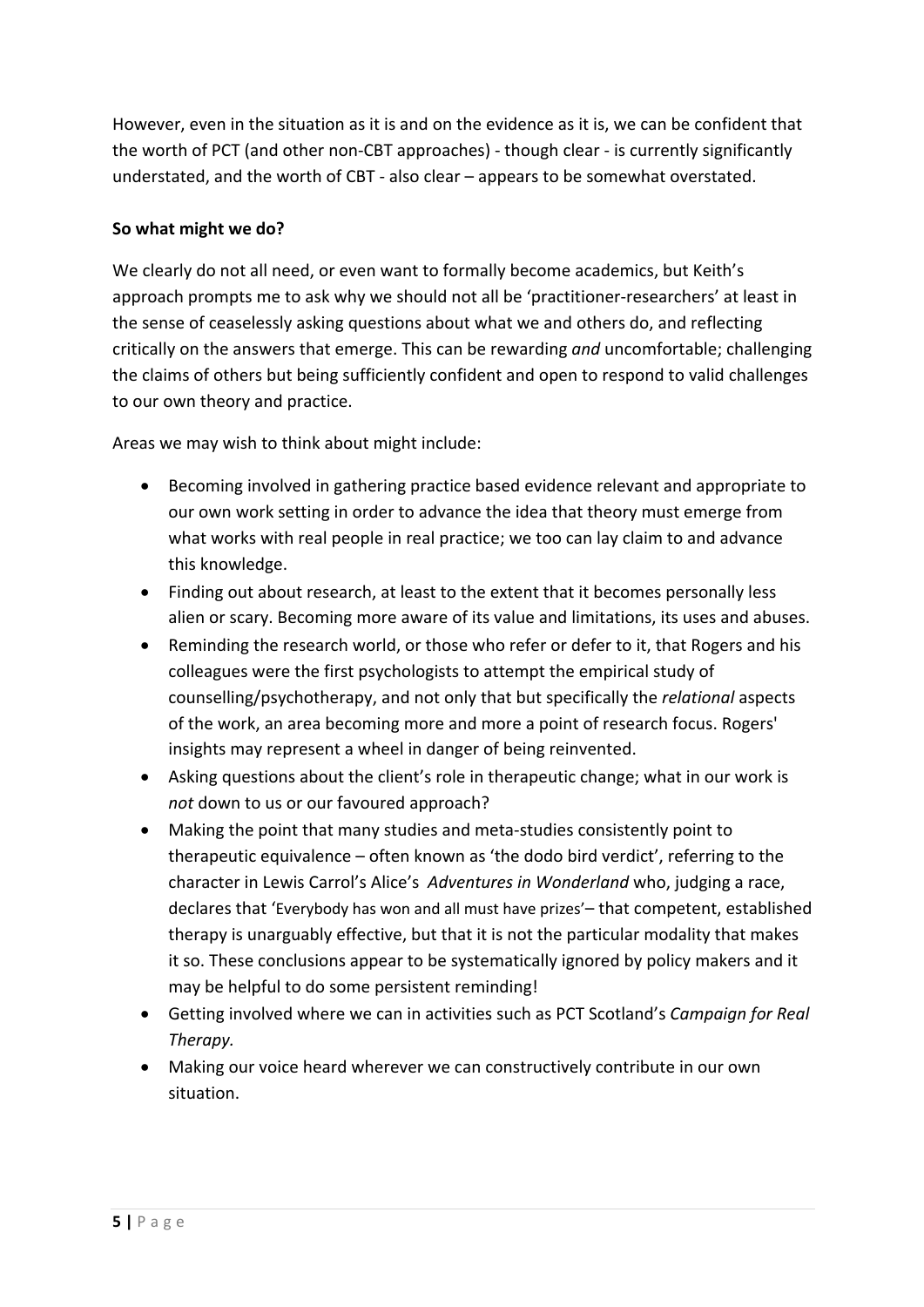#### **In conclusion**

I found the workshop stimulating, challenging, serious *and* light-hearted and was enriched by Keith's enthusiasm and knowledge about PCT and the wider therapy world. He facilitated a participative and stimulating group dynamic drawing on the humanity, experience, and knowledge of participants, further adding to the value for the weekend for me. Important to acknowledge too the work of Sylvia Russell in organising the whole event. The venue and general atmosphere were welcoming, comfortable, and peaceful and owe a great deal to her input.

After attending an event such as this I like to ask myself 'What was the point? What difference will it make for me, for my thinking, and for my practice? This time I am left with a much clearer sense of where I stand in the current uncertainty and anxiety surrounding the development of counselling and psychotherapy in the UK. Of central importance for me is a sense of 'improved balance'; I have a greater ability to value different therapeutic approaches, and a greater openness see similarities in what different approaches do (even if the doing can appear very different indeed). However I also have a clearer idea of, and warmer welcome for, differences. This does not mean that what is different is wrong, but it seems important to me to clarify these difference in a way which combines respect, constructive criticism, and humility. I wish to value good practice where ever it is to be found, but also to be questioning and critical when advocates of any one approach (including PCT) make claims which appear either over-inflated, or unjustifiably denigrate of other ways of working.

I wish now to remain as aware as I can to developments as they happen. I want to remain independently critical of government-approved initiatives (whether or not I agree with them). Finally, I want to remain confidently critical and questioning of the marginalisation of Person-Centred and Experiential approaches to counselling, psychotherapy and the human sciences because, given the evidence as I understand it, there is nothing the least bit marginal about either our theory or our practice.

Simon Spence July 2009

#### **References**

- Cooper, M. (2008). *Essential Research Findings in Counselling and Psychotherapy – The Facts are Friendly.* London: Sage Publications
- Gleick, J. (1987). *Chaos: Making A New Science* London :Vintage Books
- Kriz, J. (2006). *Self-Actualisation* Norderstedt. Herstellung und Verlag: Books on Demand GmbH (Volume re-published in UK, 2008, as *Self-Actualisation: Person-Centred Approach and Systems Theory.* Ross-on-Wye. (PCCS Books)
- House, R. & Loewenthal, D. (Eds) (2009) *Against and For CBT: Towards a constructive dialogue?* Hay on Wye: PCCS Books